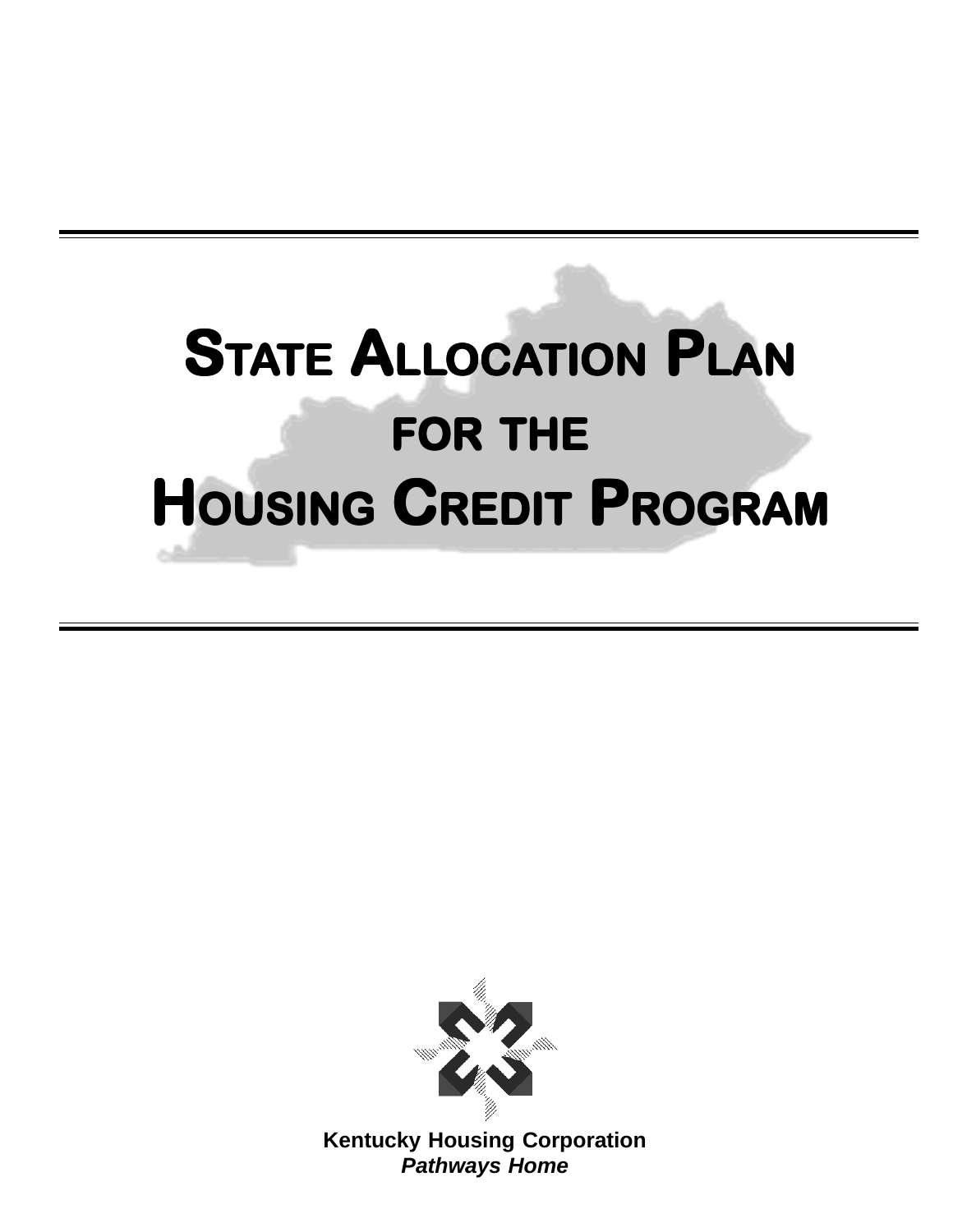## **SUMMARY**

#### **STATUTORY AUTHORITY**

• Section 42 of the Internal Revenue Code of 1986

#### **STATE HOUSING CREDIT AGENCY**

• Kentucky Housing Corporation (KHC)

#### **ANNUAL CREDIT AVAILABLE**

• \$1.50 per capita or approximately \$6 million in 2001 • \$1.75 per capita or approximately \$7 million in 2002, with annual adjustments for inflation thereafter

• Unused and returned Housing Credit from prior years, if any

#### **SET-ASIDES**

• Set-asides will be provided for:

 $\checkmark$  Projects with qualified nonprofit participants

-Projects financed by the Rural Housing Services (RHS) Section 515 Program

-Projects financed under KHC's rental housing production programs

-Park DuValle Neighborhood Revitalization Hope VI project (year 2001 only)

#### **COMPLIANCE MONITORING**

• KHC will monitor projects throughout the 15-year compliance period to ensure adherence to low-income restrictions, Housing Credit program regulations and project selection criteria.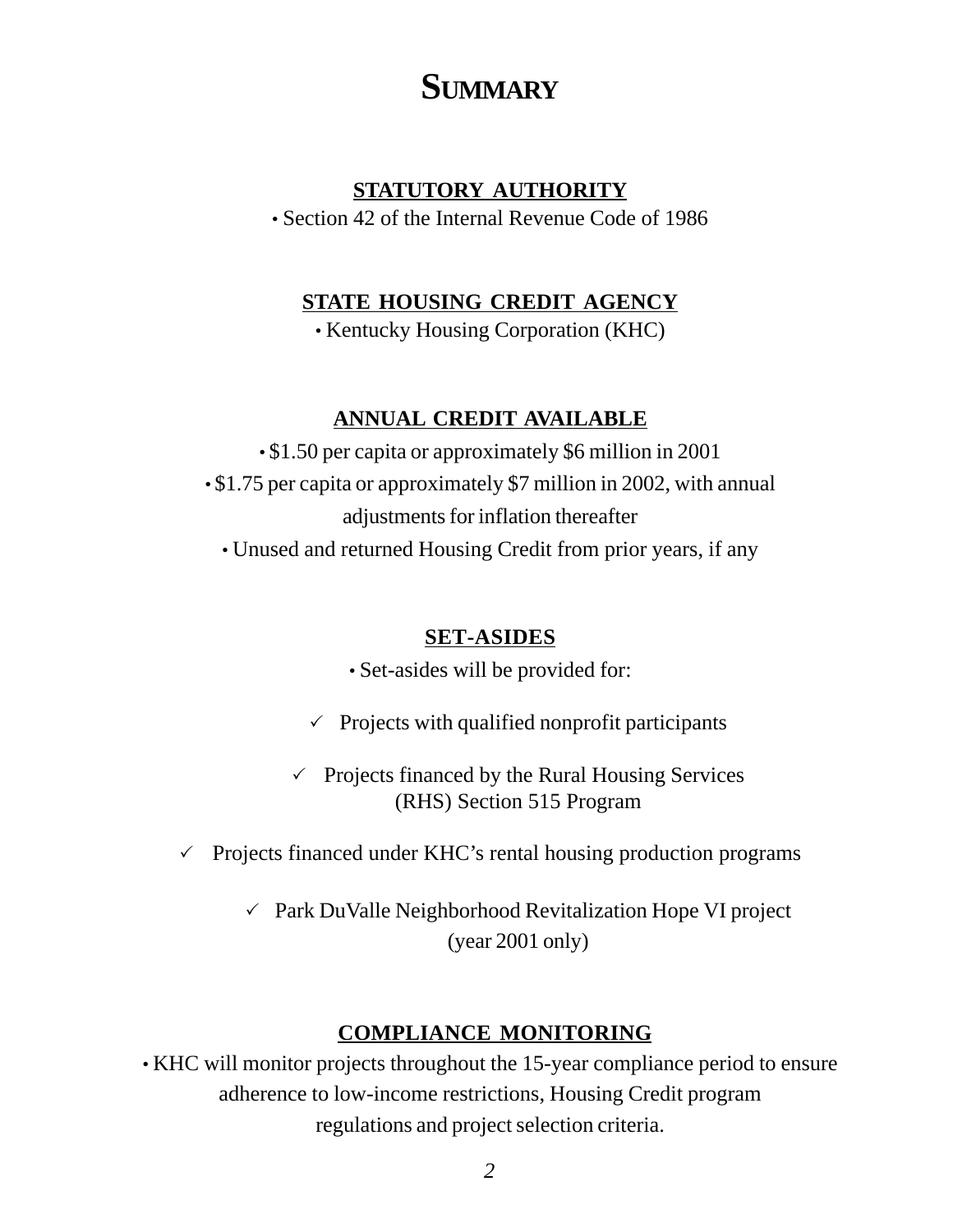## **INTRODUCTION**

### *Legislative Background*

The Low Income Housing Tax Credit (Housing Credit) Program was created by the Tax Reform Act of 1986. The Housing Credit is one of the last remaining tax incentives for the construction, rehabilitation and preservation of low-cost rental housing. Investors in low-cost housing can claim Housing Credit against their federal tax liability for ten years.

The 1986 Tax Act required that state Housing Credit agencies administer the Housing Credit Program. Kentucky Housing Corporation (KHC) administers the program for Kentucky.

In 1989, Congress passed the Omnibus Budget Reconciliation Act, which produced significant changes in the Housing Credit Program. Among the changes were the requirements that the Housing Credit agency provide only enough Housing Credit to make projects feasible and that Housing Credit be allocated according to a plan that addresses the rental housing needs of low-income households.

In 1993, Congress enacted legislation, which again brought change to the Housing Credit Program. Along with permanent extension of the program, the act included the use of the 70 percent present value credit with HOME funds, clarification of student tenancy rules, prohibition of discrimination against rental assistance recipients and the requirement that Housing Credit agencies consider the reasonableness of the developmental and operational costs in making determinations of the proper amount of Housing Credit to allocate to a project.

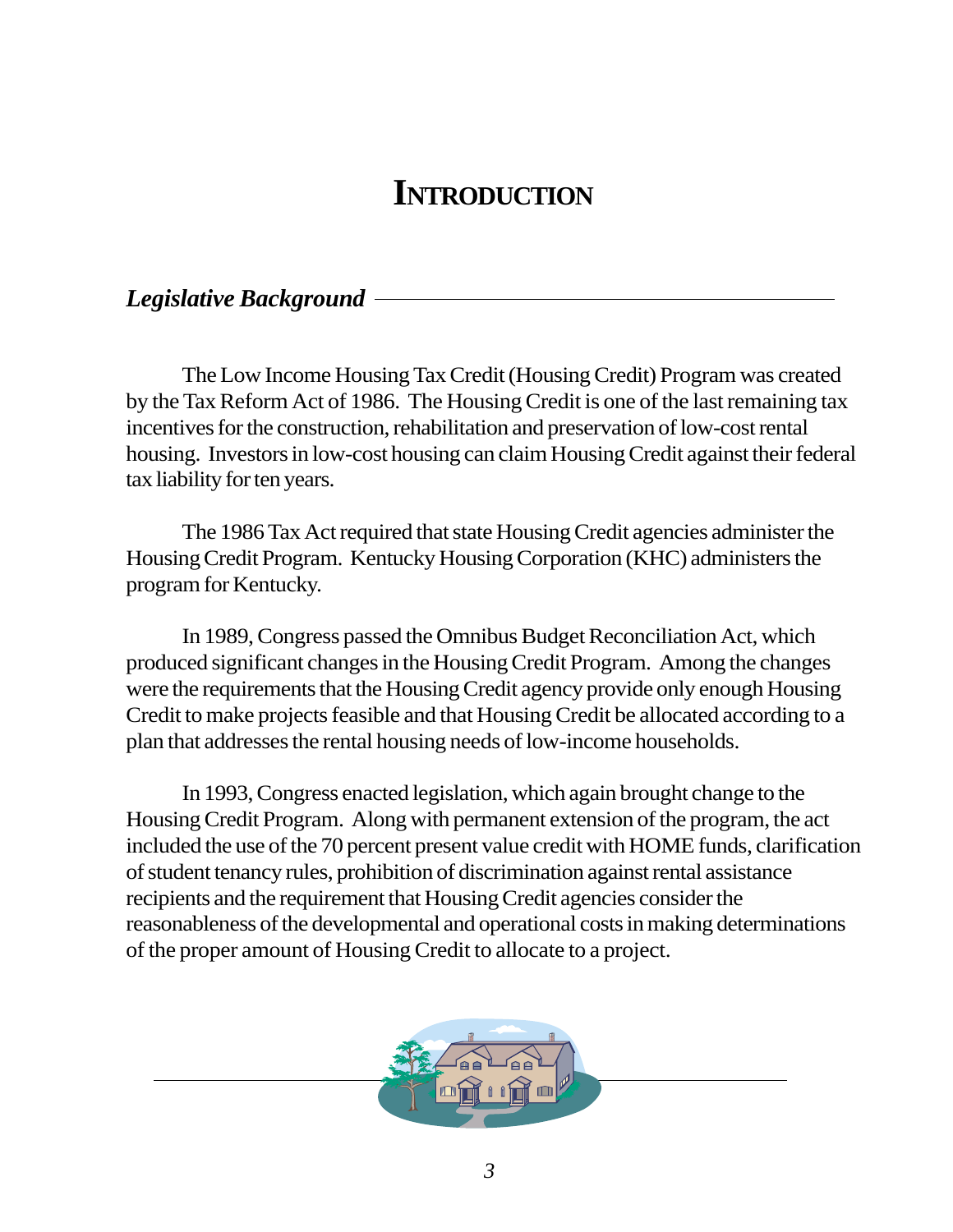In 2001, Congress passed legislation which will increase the annual per capita credit to \$1.50 in 2001, and \$1.75 in 2002, with annual adjustments for inflation thereafter, in accordance with the Consumer Price Index (CPI).

The bill extends the credit to that portion of a building used as a community service facility, not in excess of 10 percent of the total eligible basis. This provision is limited to buildings located in Qualified Census Tracts (QCT). A community service facility is defined as any facility designed to serve primarily individuals whose income is 60 percent or less of area median income.

The bill also expands the definition of QCTs to include census tracts with a poverty rate of 25 percent of greater.

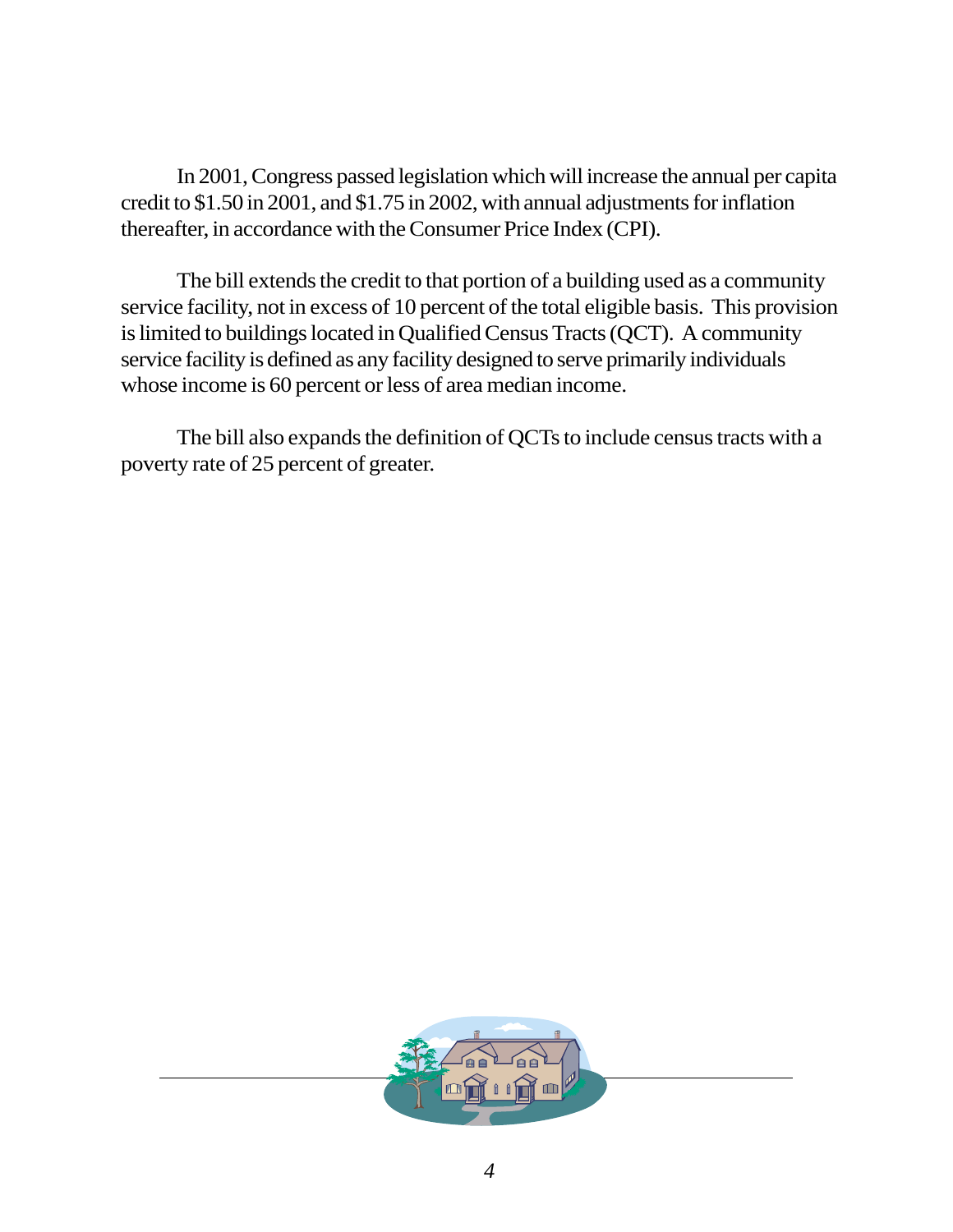## **THE ALLOCATION PLAN**

## *Tax Law Requirements for the Allocation Plan*

Section 42(m) of the Internal Revenue Code (IRC) requires Kentucky Housing Corporation to allocate Housing Credit according to a plan. The following must be included in the plan.

- A description of the project selection criteria to be used in determining priorities.
- Criteria which give preference to projects:
	- serving the lowest-income tenants.
	- serving qualified tenants for the longest periods.
	- contributing to a concerted community revitalization development plan.
- A description of the procedure for notifying the Internal Revenue Service of noncompliance with the requirements of the program.
- Other elements to be considered in the selection criteria:
	- project location.
	- housing needs characteristics.
	- project characteristics.
	- sponsor characteristics.
	- tenant populations with special housing needs.
	- tenant populations of individuals with children.
	- projects intended for eventual tenant ownership.
	- public housing waiting lists.

### *Project Selection Process*

Project Selection Criteria are established with consideration to the tax law requirements stipulated by Section 42 (m) of the Internal Revenue Code and the strategic objectives of Kentucky Housing Corporation, as set forth in Kentucky Revised Statutes 198 (A). These criteria are reviewed and amended as necessary during formulation of the Qualified Allocation Plan. Applications for allocation will be assigned a numerical score in accordance with the project selection criteria (Appendix A). All elements of the application that constitute project selection criteria must be specific. All proposals received during an application round will be ranked according to the score assigned. Projects with the greater number of points will receive priority in selection. The number of projects selected during an application round will be limited by the amount of Housing Credit available for that round. Projects that are not selected during an application round will be considered in any subsequent rounds conducted during the allocation year. If applicants would like to improve their score in subsequent rounds, they may do so by resubmitting a new application and application fee by the next application deadline.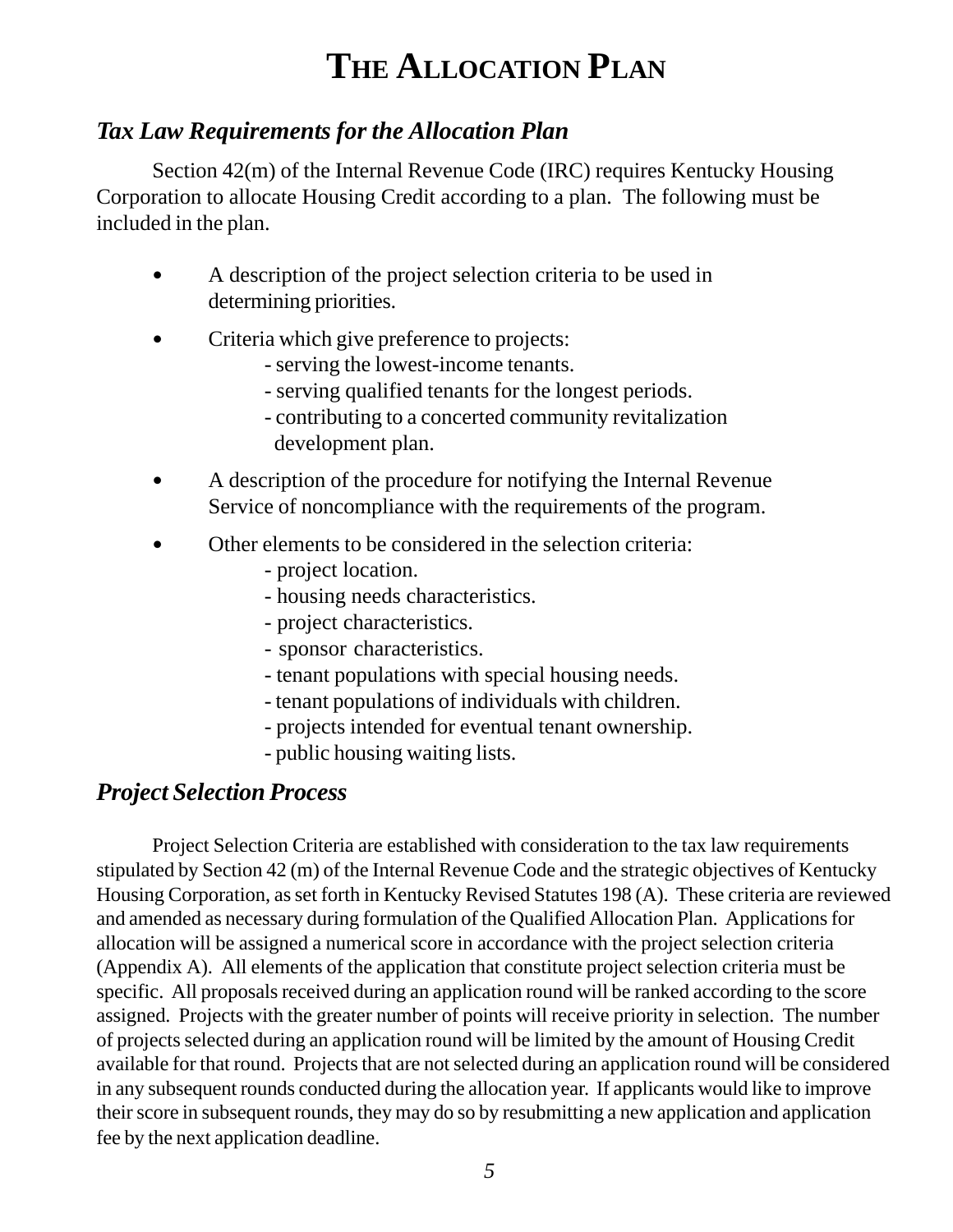Projects selected that receive a partial award of Housing Credit, due to limited availability, will have priority in subsequent rounds in order to fully fund such projects.

Ties in scoring will be resolved by considering additional project attributes in accordance with the following priorities:

- 1. Lower developer's fee
- 2. Lower project cost per unit (excluding land cost)
- 3. Smaller projects
- 4. County of lower median income

#### *Set-Asides*

*Nonprofit Set-Aside:* The IRC requires that 10 percent of the total Housing Credit ceiling amount be available only to projects with qualified nonprofit participants and owners. Kentucky Housing Corporation will allocate up to 15 percent of the total Housing Credit ceiling amount to nonprofit applicants. In addition to the requirements of IRC Section 42(h)(5), a nonprofit must be the developer, general partner and manager of the project. Applicants must indicate that they are applying for credit from the nonprofit set-aside.

*RHS Section 515 Program:* A Housing Credit amount of \$180,000 at the 30 percent present value rate is reserved for projects that have received a funding obligation from RHS.

*KHC Rental Housing Production Program:* A Housing Credit amount of \$850,000 is reserved for projects that are substantially financed under KHC's Rental Housing Production (RHP) Program, (excluding programs identified by the RHP Department) and HOME Investment Partnerships Program and have received a commitment for such financing.

*Special Project Set-Aside:* A Housing Credit amount of \$720,000 for the Park DuValle Neighborhood Revitalization Hope VI project in Louisville for the year 2001.

All remaining Housing Credit, after set-asides described above, will be divided equally to establish urban and rural pools. Upon determination that any Housing Credit set-aside, other than nonprofit, is not needed for the intended category of projects, such amount of Housing Credit will be transferred to the urban and rural pools.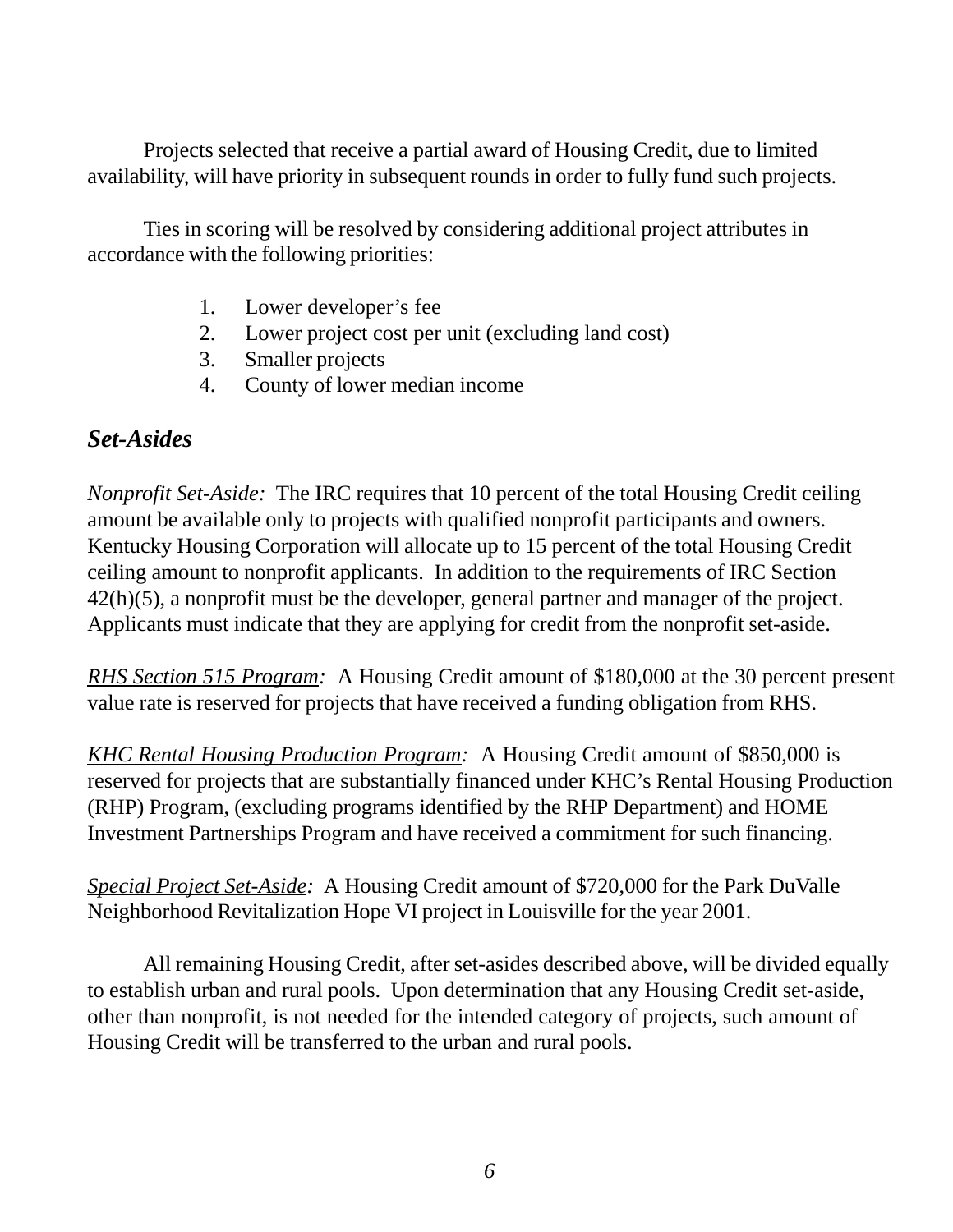All projects eligible for set-asides (except the nonprofit set-aside) will first compete in their respective urban and rural pools before consideration under applicable set-asides.

Nonprofit applicants may submit an application to be considered in the nonprofit setaside and/or an application that competes in their respective urban or rural pool for the same project. Two separate applications and application fees must be submitted if an applicant wants to be considered in the nonprofit set-aside and competitive pool.

For the Housing Credit Program, the following eleven counties are considered urban:

| Boone          | Henderson |
|----------------|-----------|
| Boyd           | Jefferson |
| Campbell       | Kenton    |
| Christian      | McCracken |
| <b>Daviess</b> | Warren    |
| Fayette        |           |

Kentucky's remaining 109 counties are classified as rural.

#### *Annual Selection Schedule*

At the beginning of the allocation year, KHC will schedule two competitive application rounds. This schedule will indicate the Housing Credit amounts available and submission and notification dates for each round.

| <b>Submission</b><br><b>Deadline</b>   | <b>Award</b><br><b>Notification</b> | <b>Credit Available (adjusted for</b><br>previously mentioned set-asides) |  |  |
|----------------------------------------|-------------------------------------|---------------------------------------------------------------------------|--|--|
| February 28, 2001<br>February 28, 2002 | April 30, 2001<br>April 30, 2002    | 70% of Ceiling<br>50% Urban<br>50% Rural                                  |  |  |
| July 16, 2001<br>July 16, 2002         | August 31, 2001<br>August 30, 2002  | 30% of Ceiling<br>50% Urban<br>50% Rural                                  |  |  |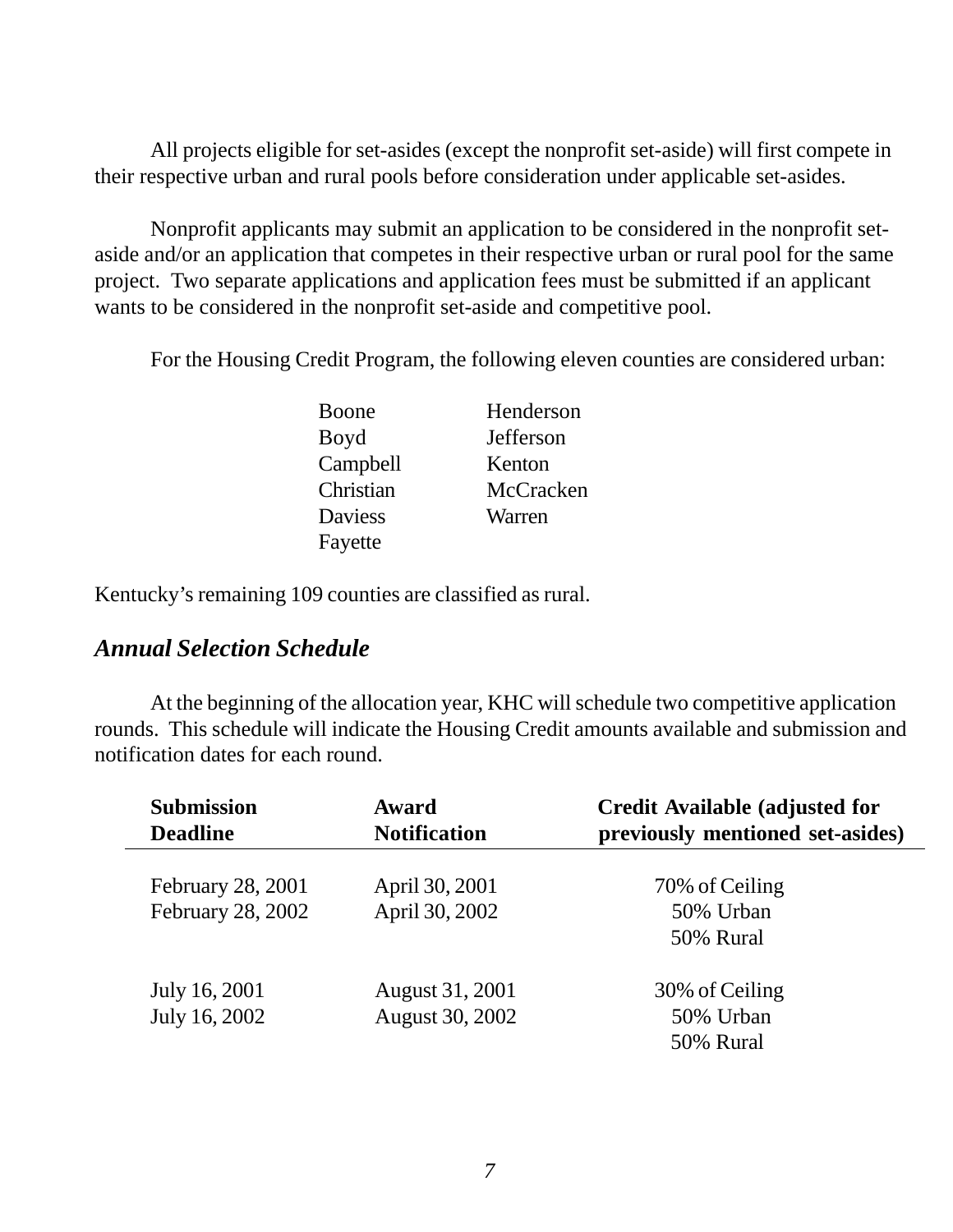## *Recapture of Housing Credit Under Reservation*

To ensure the efficient use of the Housing Credit in Kentucky, KHC will require projects that receive Housing Credit reservations to confirm that the Housing Credit will be eligible for allocation to the project (more than 10 percent of costs incurred) by the end of the calendar year, or six months after the date of allocation, whichever is later.

Recaptured Housing Credit will be made available during the next application round. Credit returned before September 30 will be divided between the urban and rural pools and allocated to the next highest scoring project(s) in each pool. Credit returned from two or more projects by the same developer/sponsor will be subject to penalty.

#### *Minimum Requirements*

All projects will be subject to the following threshold standards:

- 1. Demonstration of site control is required.
- 2. Applicants must provide evidence of construction and permanent financing commitments. Commitments may be contingent on receiving a reservation of Housing Credit. Projects financed under the RHS Section 515 Program must submit a Multiple Family Housing Obligation-Fund Analysis, Form FmHA 1944-51.
- 3. The Housing Credit subsidy allocated will be limited to a qualified basis not exceeding HUD 221(d)(3) multifamily or HUD 203(b) single-family mortgage limits in effect at the time of application submission. This provision is not applicable to KHC-financed Assisted Living or Hope VI projects which will be subject to cost analysis and limitation on a case-by-case basis.
- 4. Demonstration of adequate capacity of the developer/development team to construct, maintain and manage the proposed project.
- 5. Project must demonstrate that energy-efficient design and construction practices will be utilized.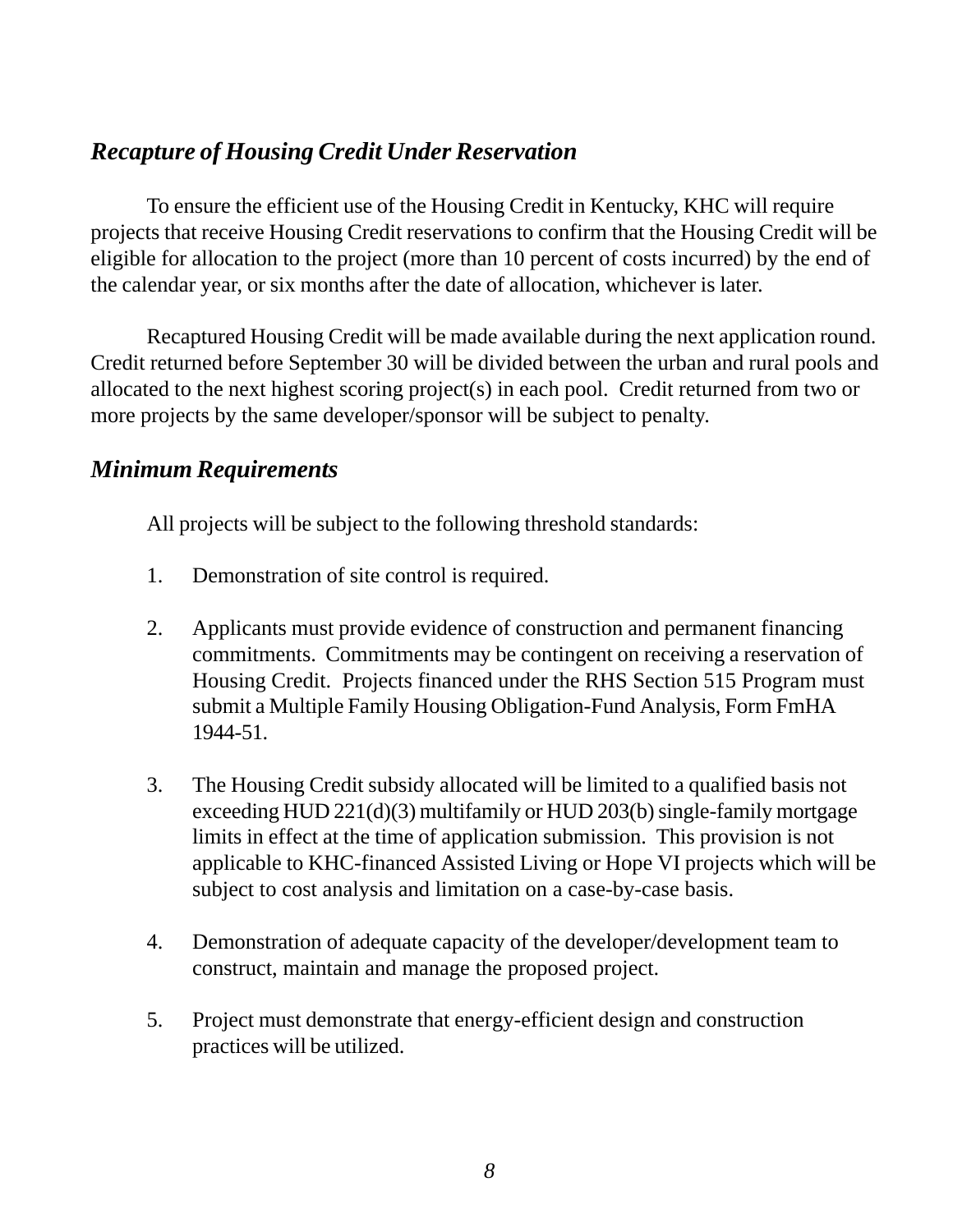- 6. All projects must have a letter of support from the chief executive officer (or the equivalent) of the local jurisdiction within which the project is located. This letter must be a letter of support, not just a letter recognizing the project.
- 7. All projects with more than 12 units selected for an initial reservation of Housing Credit must submit a market study performed by an independent professional market study provider supporting the need for the proposed development. Applicants are responsible for fees for such studies. The market study should reflect adequate need for units for elderly, disabled, families with children and homeless residents when applicable. The market study for projects that elect the homeless set-aside must take into consideration the 24-month transition period. In the event the analysis does not support the proposed project, KHC reserves the right to reject or seek modification of the proposal.
- 8. All selected projects involving substantial rehabilitation of existing buildings must provide a capital needs assessment prior to final reservation. The needs assessment will be performed by a qualified architectural or engineering firm to determine whether the proposed rehabilitation activities are sufficient to ensure that the building improvements have a useful life of at least 30 years. Applicants are responsible for fees for such assessments. In the event the analysis does not support the proposed project, KHC reserves the right to reject or seek modification of the proposal.
- 9. Projects eligible for Housing Credit based on acquisition of existing buildings must provide an appraisal supporting the building basis for the Housing Credit requested.
- 10. All buildings must comply with all state and local building codes including accessibility standards, as well as applicable federal accessibility laws including Fair Housing Accessibility Guidelines and the Americans with Disabilities Act Accessibility Guidelines. Failure to comply may result in negative points.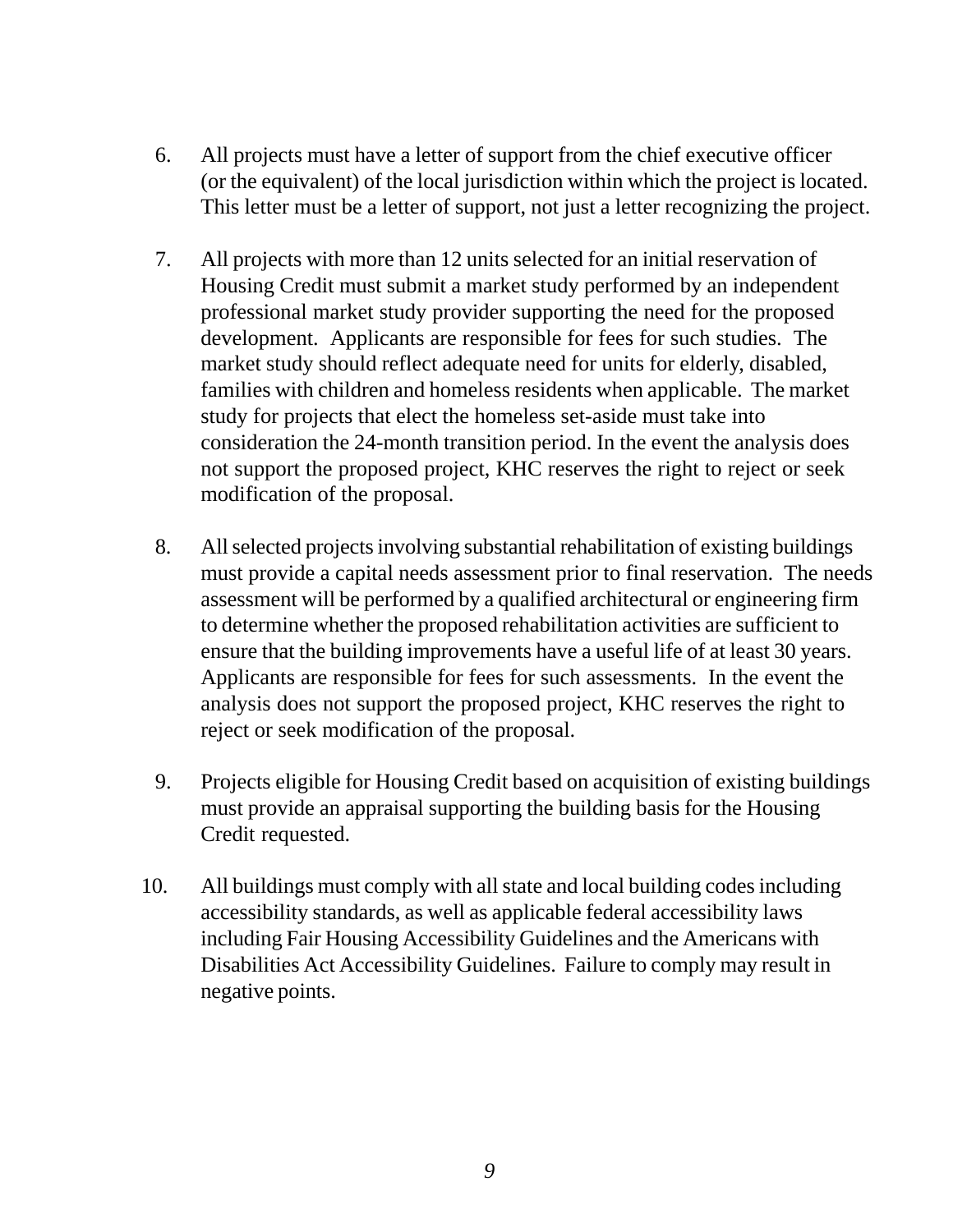- 11. Tax-exempt bond-financed projects eligible for Housing Credit outside of the state Housing Credit ceiling are subject to all provisions of this State Allocation Plan except the competitive selection process.
- 12. Prior to issuance of final allocation-IRS Form 8609(s), all owners must execute and record land use restrictive covenants (The Extended Use Agreement). The Extended Use Agreement will incorporate all project characteristics and attributes represented and pledged in the project application and considered in project selection.
- 13. Prior to issuance of IRS Form 8609, all projects will be subject to a site visit for the purpose of determining whether the completed improvements are consistent with representations made in the application.
- 14. Prior to issuance of IRS Form 8609, owners must submit a signed Form 8821, Tax Information Authorization to the IRS with a copy to KHC.
- 15. Within 30 days after the certificate of occupancy is issued for the last building in the project, the owner must notify KHC and submit a certificate of occupancy for each building in the project.
- 16. Cost certifications for all projects must be audited by a certified public accountant.

### *Compliance Monitoring Procedure*

KHC has adopted a compliance monitoring procedure in accordance with IRC Section  $42(m)(1)(B)(iii)$ . The compliance monitoring procedure is detailed in KHC's Housing Credit Compliance Manual and includes:

- 1. The record keeping and record retention provisions of Internal Revenue Service Final Regulation (Regulation) Section 1.42-5(b);
- 2. The owner's annual certification requirement of Regulation Section  $1.42 - 5(c)(1);$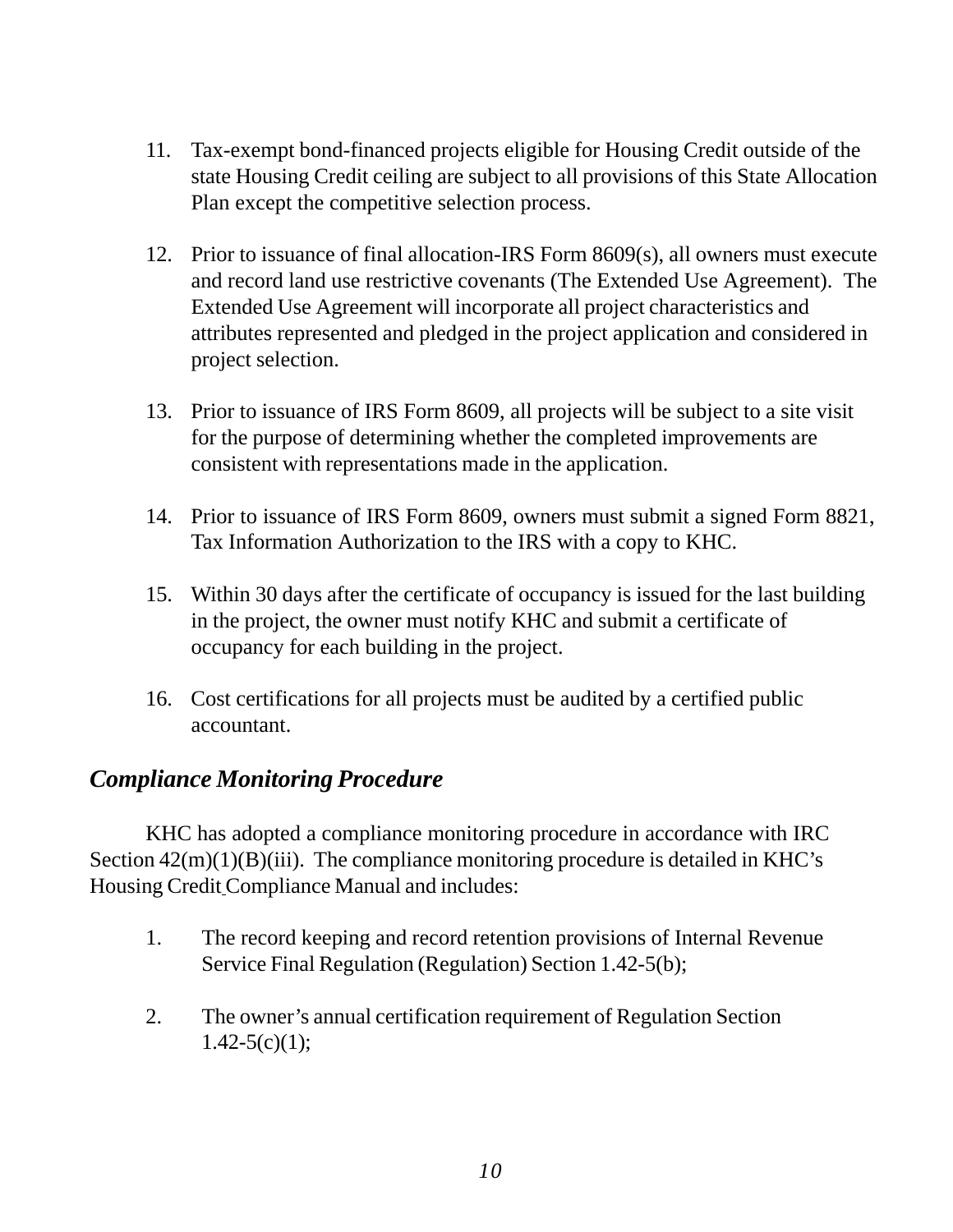- 3. The on-site review of certifications and support documentation for at least 20 percent of the low-income units in each property at least once every three years in accordance with Regulation Section 1.42-5(c);
- 4. The on-site inspection provision of Regulation Section 1.42-5(d); and
- 5. The notification of noncompliance provisions of Regulation Section 1.42-5(e), whereby notice is made to owners and the Internal Revenue Service regarding events of noncompliance.

The compliance monitoring procedure applies to all projects that receive or have received an allocation of Housing Credit and will continue throughout the 15-year compliance period.

#### *Fee Schedule*

#### **Allocation Fees**

Application Fee: \$500 for exclusively nonprofit applicants; \$750 for all other applicants. This nonrefundable fee must accompany each project application submitted for Housing Credit.

Housing Credit Reservation Fee: A nonrefundable reservation fee of 5 percent of the amount of Housing Credit reserved for a project will be charged. Payment of the 5 percent reservation fee is due prior to the issuance of the reservation certificate.

#### **Compliance Monitoring Fees**

Annual Report Fee: An annual fee will be assessed for this monitoring program. Applicable fees must be submitted with the annual report. The annual fee for projects to be examined by KHC is \$25 per low-income unit. Projects financed under the RHS Section 515 Program, pursuant to a Memorandum of Agreement between KHC and RHS, as long as such agreement exists, will be assessed a fee of \$5 per lowincome unit per year except for the first year when the fee will be \$25 per low-income unit. A late filing fee will be assessed as specified in KHC's Housing Credit Compliance Manual.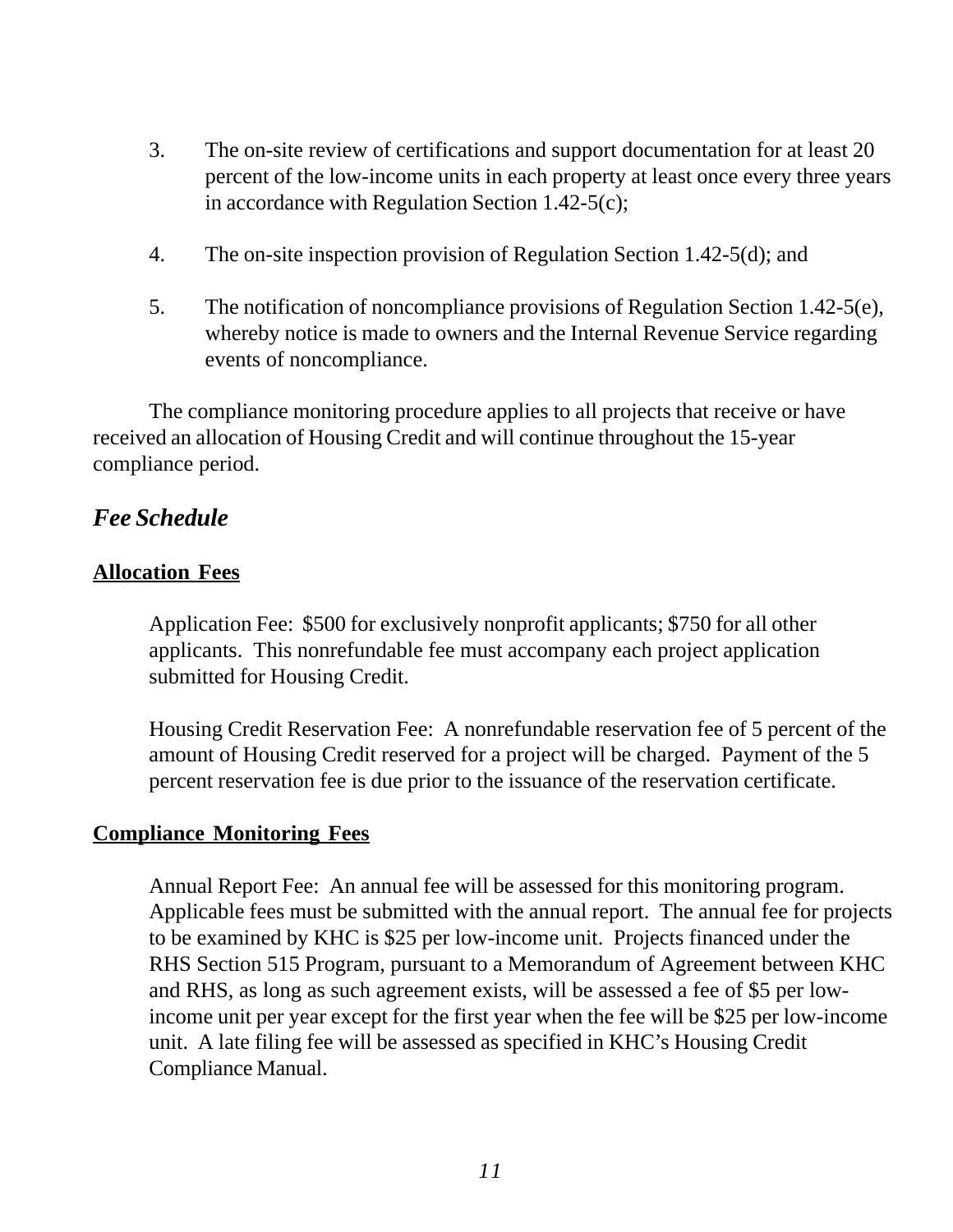Recertification Waiver Fee: For eligible projects requesting the Waiver of Recertification in 100 percent low-income buildings, there will be a onetime additional charge of \$25 per unit for each request.

Compliance monitoring fees are subject to periodic adjustment. Such adjustments will apply to all projects participating in the Housing Credit Program.

#### *Effective Date*

This State Allocation Plan is effective for allocations of Housing Credit made after December 31, 2000 and will remain in effect until December 31, 2002, unless earlier amended. Amendments to the Internal Revenue Code and Regulations may necessitate conforming amendments to this plan.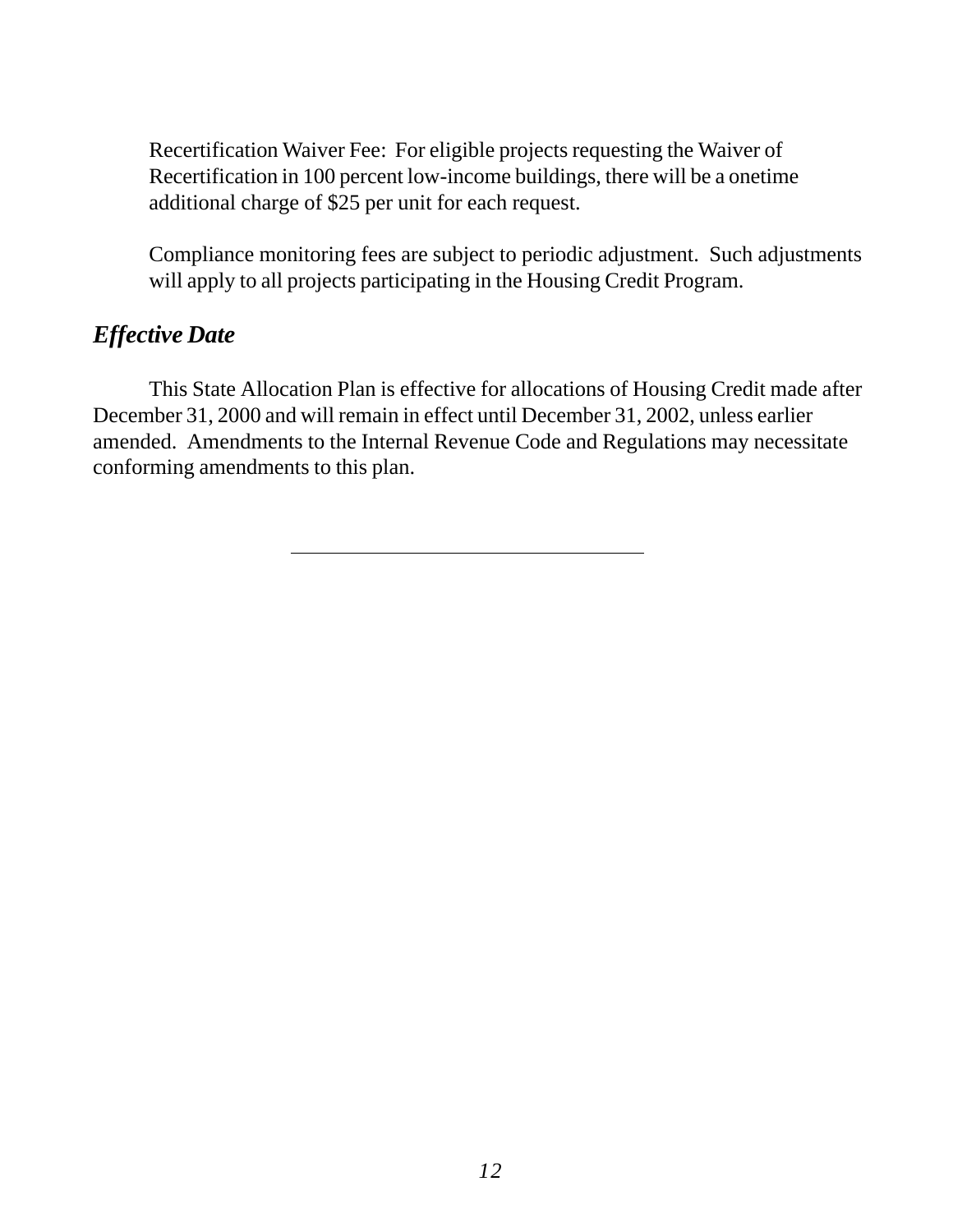# **NOTICE TO APPLICANTS**

 It is the applicant's responsibility to submit adequate documentation to support their score. An applicant's consistent failure to provide complete and/or accurate information during the application process, failure to pay compliance fees, failure to live up to attributes pledged on the original applications or any other KHC programs may impact scoring or result in rejection of application and being barred from further participation in the Housing Credit Program. Failure to follow all required procedures throughout the allocation process could jeopardize the final allocation or result in Housing Credit being recaptured. As a condition of receiving a Housing Credit allocation, an applicant agrees to furnish to KHC a copy of Form 8609 with Part II completed at the end of the first period for which Housing Credit is claimed for each building in the Housing Credit Program. Additionally, any new applicant must receive compliance monitoring training by KHC staff prior to receiving Form 8609.

# **DISCLAIMER**

As the state Housing Credit agency, Kentucky Housing Corporation will evaluate and select projects to receive an allocation of Housing Credit pursuant to this State Allocation Plan. KHC will determine the appropriate amount of Housing Credit required by each project through an underwriting process.

These decisions in no way warrant or represent to any sponsor, investor, lender or other that a project is, in fact, viable. KHC makes no representations to the owner or anyone else regarding adherence to the Internal Revenue Code, Treasury Regulations or any other laws or regulations governing the Housing Credit Program.

No member, officer, agent or employee of KHC shall be held personally liable concerning any matters arising out of, or in relation to, the allocation of Housing Credit.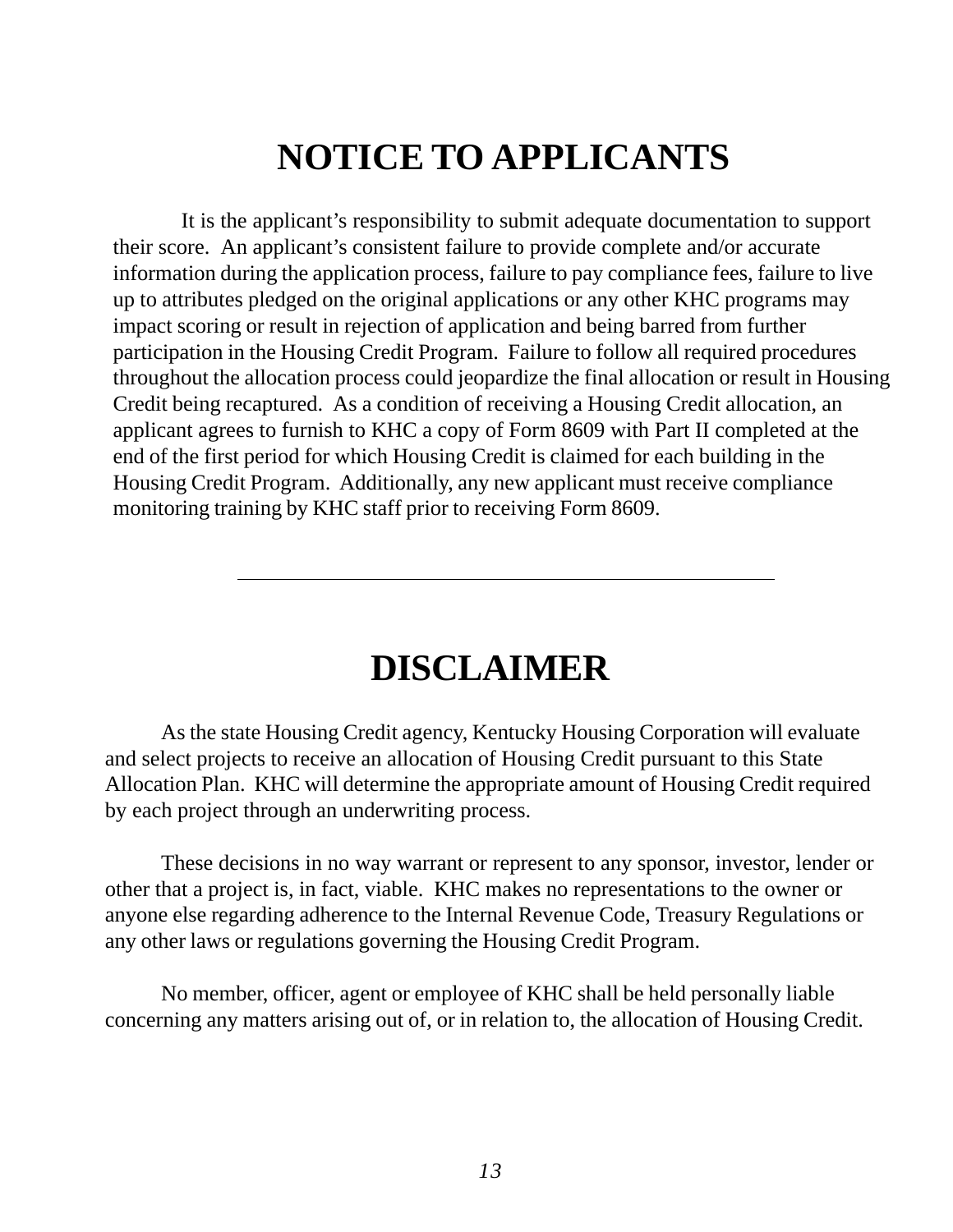#### **PROJECT SELECTION CRITERIA**

|    | A. Housing Needs Characteristics                                                                                                                                                                                                                                                                          | $%$ of<br>applicable<br>limit               | Points | <b>Score</b> |
|----|-----------------------------------------------------------------------------------------------------------------------------------------------------------------------------------------------------------------------------------------------------------------------------------------------------------|---------------------------------------------|--------|--------------|
| 1. | Project will charge rents less than the                                                                                                                                                                                                                                                                   | 95-99%                                      | 3      |              |
|    | applicable rent limit                                                                                                                                                                                                                                                                                     | 90-94%                                      | 5      |              |
|    |                                                                                                                                                                                                                                                                                                           | 85-89%                                      | 7      |              |
|    |                                                                                                                                                                                                                                                                                                           | 84% or less                                 | 10     |              |
| 2. | Owner will elect 20/50 minimum set-aside requirement.<br>If this election is made, all Housing Credit units must<br>adhere to the 50 percent of area median income limit.                                                                                                                                 |                                             | 10     |              |
| 3. | Project will enter into a binding agreement for extended<br>low-income use beyond the initial 15-year compliance<br>and three-year vacancy decontrol periods. Project will<br>receive one point for each additional year of low-income<br>use commitment beyond year 18, up to and including<br>30 years. |                                             |        |              |
|    | <b>B.</b> Project Characteristics                                                                                                                                                                                                                                                                         |                                             |        |              |
|    | 1. Small Project.                                                                                                                                                                                                                                                                                         | Number of<br><b>Housing Credit</b><br>units |        |              |
|    |                                                                                                                                                                                                                                                                                                           | 14 or fewer                                 | 10     |              |
|    |                                                                                                                                                                                                                                                                                                           | $15-19$                                     | 9      |              |
|    |                                                                                                                                                                                                                                                                                                           | $20 - 24$                                   | 8      |              |
|    |                                                                                                                                                                                                                                                                                                           | 25-29                                       | 7      |              |
|    |                                                                                                                                                                                                                                                                                                           | 30-34                                       | 6      |              |
|    |                                                                                                                                                                                                                                                                                                           | 35-40                                       | 5      |              |

*NOTE: When any projects are a continuation or an expansion of other Housing Credit projects, the total of all units with the same developer on the same or adjacent sites will be considered in the above criteria. Small project points will only be awarded to one scattered-site project located in the same county and submitted by the same developer per round.*

2. Project located in a distressed county as designated by the Appalachian Regional Commission.

15 \_\_\_\_\_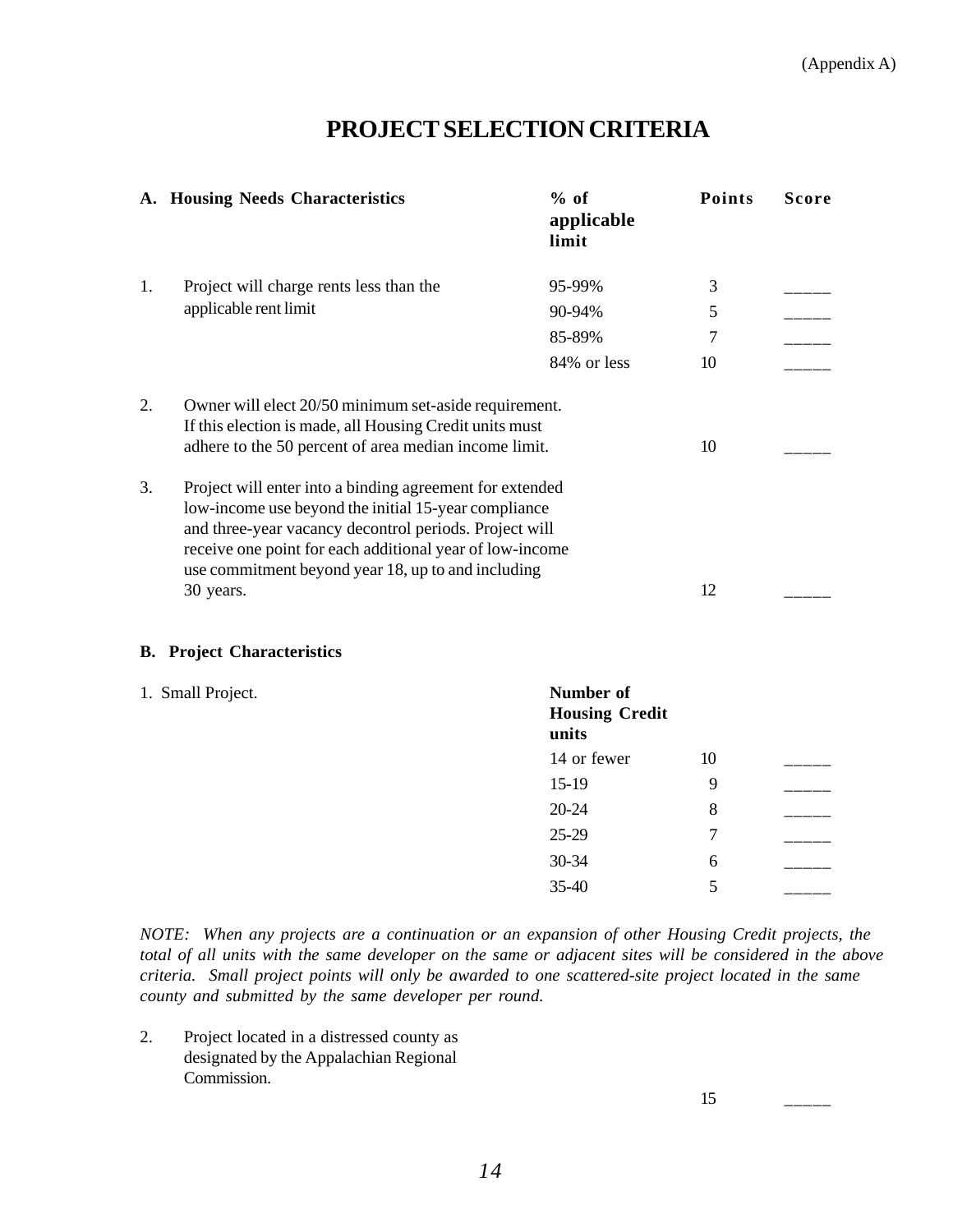|                                                                                                             | a.        | Fifty percent or more of the Housing Credit<br>units will be restricted to facilitate the transition<br>of homeless tenants within the meaning of<br>Section 103 of the Stewart B. McKinney<br>Homeless Assistance Act. A minimum<br>lease term of six months is required<br>except for single-room occupancy units. | 10 |  |
|-------------------------------------------------------------------------------------------------------------|-----------|----------------------------------------------------------------------------------------------------------------------------------------------------------------------------------------------------------------------------------------------------------------------------------------------------------------------|----|--|
|                                                                                                             |           | OR                                                                                                                                                                                                                                                                                                                   |    |  |
|                                                                                                             | b.        | Project is used exclusively for transitional<br>housing for homeless in accordance with<br>IRC Section $42(i)(3)(B)(iii)$ .                                                                                                                                                                                          | 15 |  |
| 4.                                                                                                          |           | Project has commitment of funds from Federal<br>Home Loan Bank's Affordable Housing Program.                                                                                                                                                                                                                         | 10 |  |
| 5.                                                                                                          |           | Project involves construction or rehabilitation<br>of Housing Credit units within a designated<br>Renaissance Kentucky area located in a gold/<br>silver Renaissance community.                                                                                                                                      | 25 |  |
| 6.                                                                                                          | project). | Project involves construction or rehabilitation<br>of rental units within a designated HOPE VI<br>project (excluding the Park DuValle HOPE VI                                                                                                                                                                        | 25 |  |
| 7.                                                                                                          |           | At least 25 percent of the units in each building<br>are not rent- and income-restricted<br>(market rate units).                                                                                                                                                                                                     | 25 |  |
| C. Sponsor Characteristics/Participation of Tax Exempt<br><b>Organizations and/or Governmental Entities</b> |           |                                                                                                                                                                                                                                                                                                                      |    |  |
| 1.                                                                                                          |           | Project is developed by a qualified minority or female-<br>owned and managed for-profit development entity.                                                                                                                                                                                                          | 15 |  |
| 2.                                                                                                          |           | Project has tenant-based or management services<br>provided by an experienced, qualified nonprofit<br>organization (excluding applications from the<br>nonprofit set-aside).                                                                                                                                         | 10 |  |
|                                                                                                             |           |                                                                                                                                                                                                                                                                                                                      |    |  |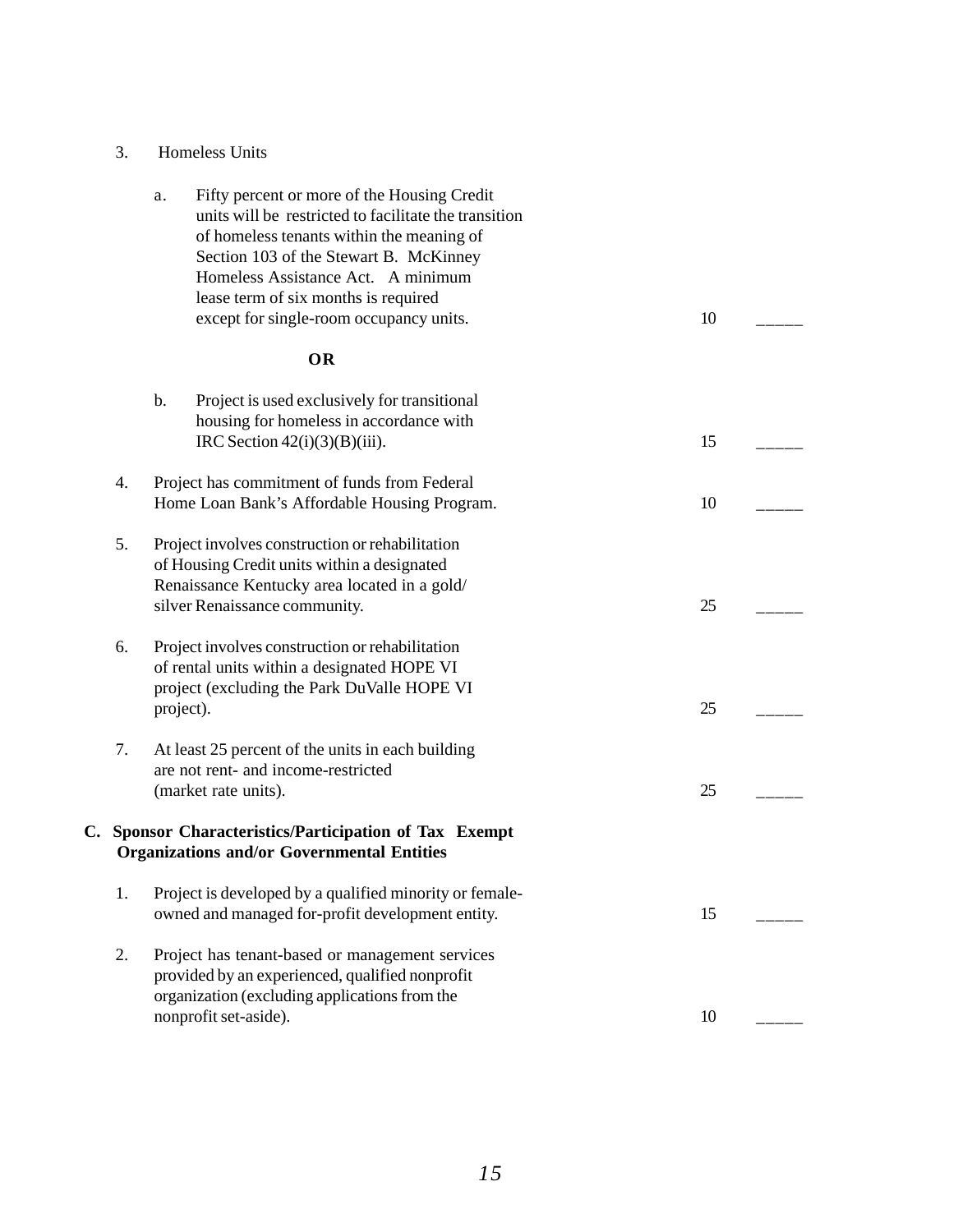- 3. Project is sponsored by a local public housing authority (PHA). Sponsorship entails material participation throughout the development and compliance period. Documentation from PHA must be submitted and could include assistance with project design, tenant selection criteria and affirmative marketing plan.
- 4. Developer fee, to be included in eligible basis, is 10 percent or less of total project cost excluding developer fee.
- 5. Project involves the acquisition and/or rehabilitation of a project to prevent foreclosure and/or loss of the project for use by low-income households. Defined as those projects eligible for waiver under IRC Section 42(d)(6) or projects eligible for and participating in the HUD Mark-To-Market Program.

#### **D. Tenant Populations with Special Housing Needs**

1. a. The entire project will be restricted for use by persons 62 or older. All occupants must be 62 or older even if they are the spouse of someone 62 or older.

#### **OR**

b. Eighty percent of the Housing Credit units in the project are occupied by at least one person who is 55 years of age or older. The project must publish and adhere to a policy that demonstrates an intent to house persons who are 55 or older.

#### **OR**

2. Ten percent or more of the Housing Credit units are available for large families (three bedrooms or larger) and provide special amenities for larger families. 10 \_\_\_\_\_

| 15              |  |
|-----------------|--|
| 10              |  |
| 10 <sup>1</sup> |  |
| 20              |  |
|                 |  |
|                 |  |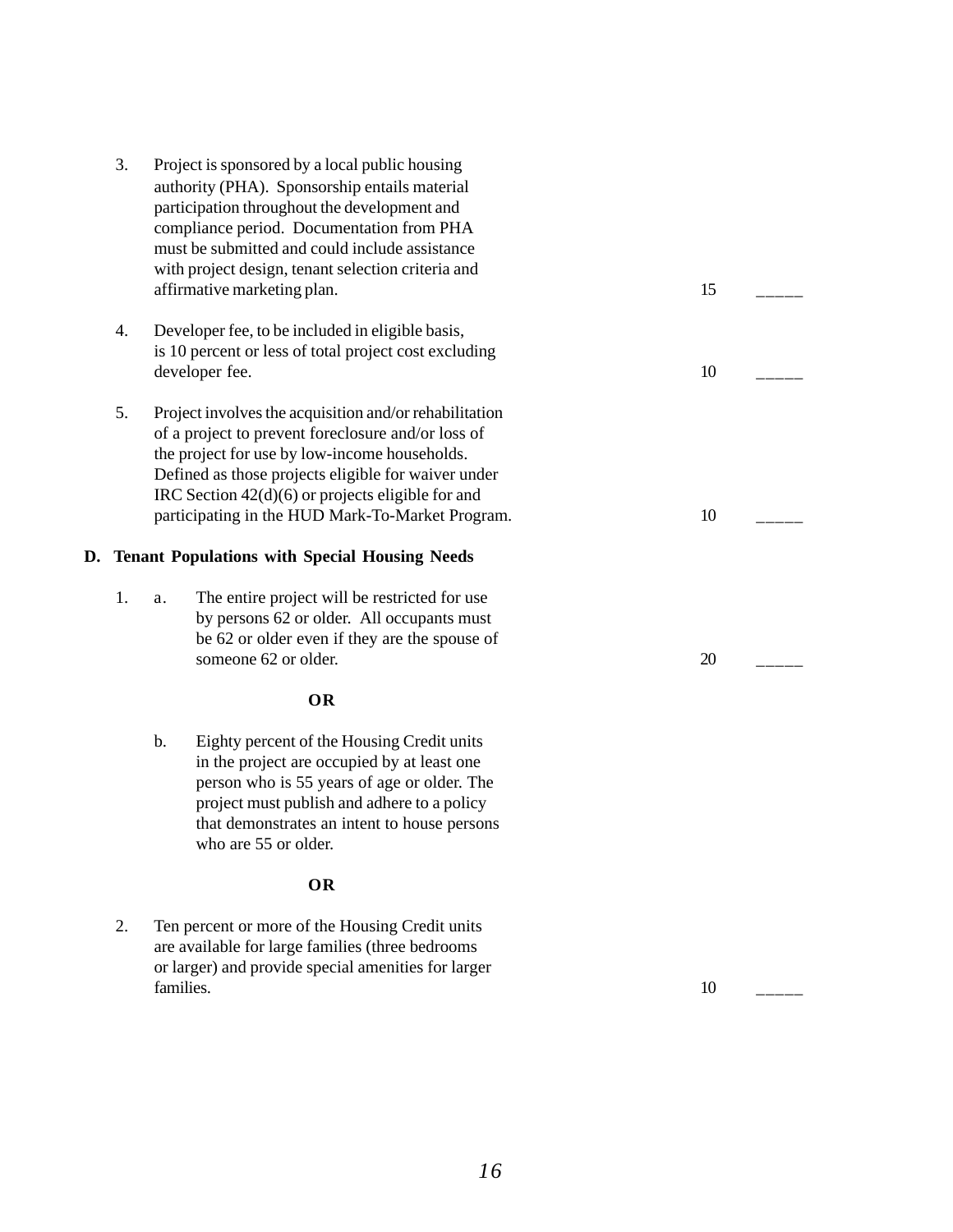#### **OR**

|    | 3.                                                                                                                                                                                                           |    | The entire project is restricted for use by persons<br>with a physical or mental impairment that substantially<br>limits one or more of the major life activities of the<br>individual. Tenants must have a record of such<br>impairment and/or be regarded as having the impairment. | 10    |  |
|----|--------------------------------------------------------------------------------------------------------------------------------------------------------------------------------------------------------------|----|---------------------------------------------------------------------------------------------------------------------------------------------------------------------------------------------------------------------------------------------------------------------------------------|-------|--|
|    |                                                                                                                                                                                                              |    | E. Public Housing Waiting Lists                                                                                                                                                                                                                                                       |       |  |
|    | Project meets the local rental housing needs as indicated<br>by public housing waiting lists.                                                                                                                |    |                                                                                                                                                                                                                                                                                       |       |  |
| F. | Compliance                                                                                                                                                                                                   |    |                                                                                                                                                                                                                                                                                       |       |  |
|    | 1.<br>Developer, owner or general partner has identity<br>of interest with other Housing Credit projects that<br>have outstanding unresolved issues of non-<br>compliance and/or unresolved code violations. |    |                                                                                                                                                                                                                                                                                       | $-10$ |  |
|    | 2.                                                                                                                                                                                                           | a. | Developer, owner or general partner has<br>returned credit on two projects in any year.<br>Penalty will be imposed for 24 months<br>beginning with date of application.                                                                                                               | $-20$ |  |
|    |                                                                                                                                                                                                              |    | <b>OR</b>                                                                                                                                                                                                                                                                             |       |  |
|    |                                                                                                                                                                                                              | b. | Developer, owner or general partner has<br>returned credit on more than two projects<br>in any year. Penalty will be imposed for 24<br>months beginning with date of application.                                                                                                     | $-30$ |  |